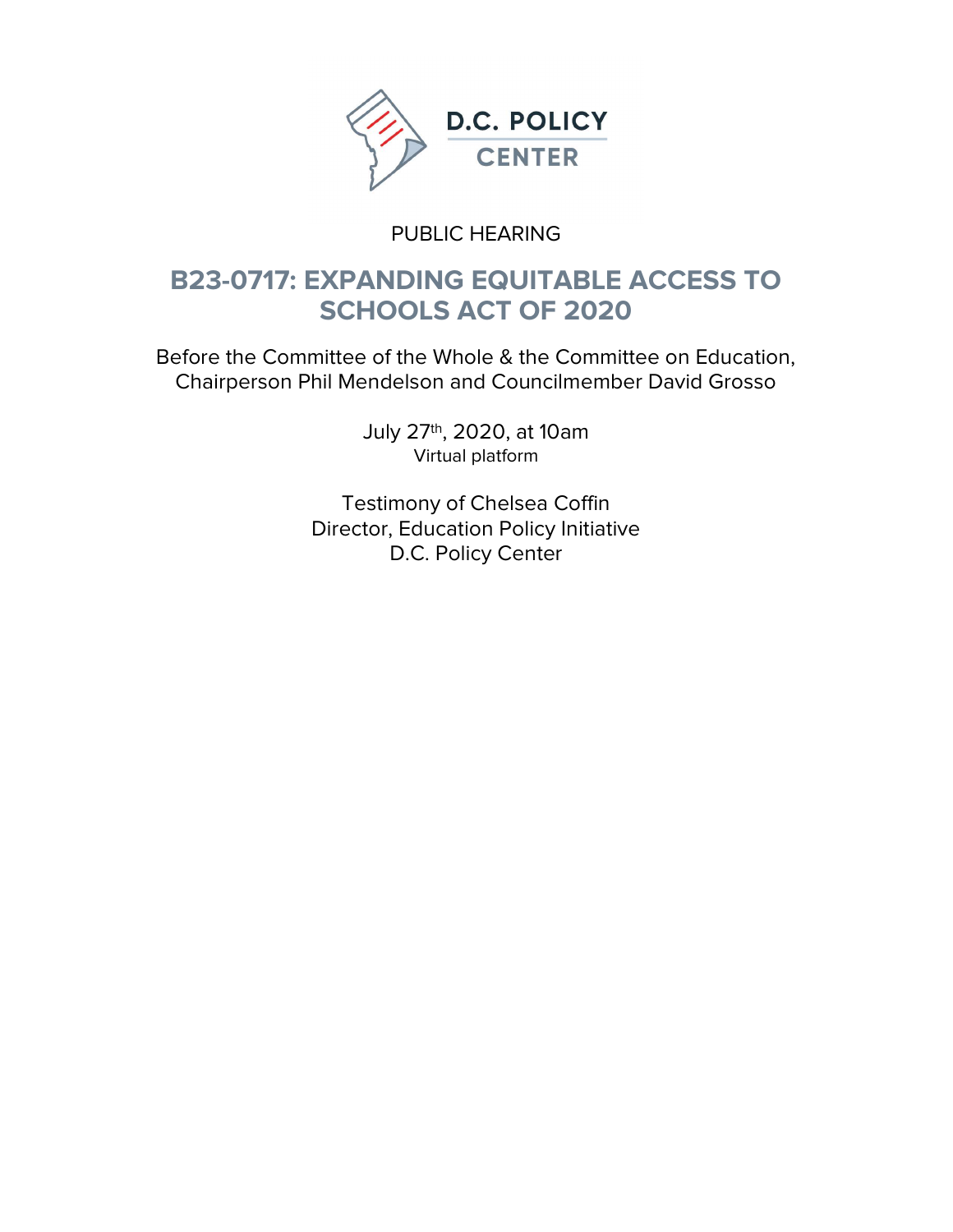Good morning, Chairperson Mendelson, Councilmember Grosso, and members of the Committee on Education. My name is Chelsea Coffin and I am the Director of the Education Policy Initiative at the D.C. Policy Center, where our education research focuses on how schools connect to broader dynamics in the District of Columbia.

I will provide testimony on B23-0717, Expanding Equitable Access to Great Schools, based on a report we released earlier this month, At-risk priority in D.C.'s common *lottery: Potential implications for access and diversity.* **For this analysis, we analyzed** data from several public charter schools that have long waitlists and that serve a low percentage of at-risk students to see how an at-risk priority might change lottery outcomes for pre-kindergarten – the most common grade for applications. We presented three scenarios: a preference before siblings, a preference after siblings, and reserving seats for at-risk applicants. We found that at these schools, a priority for at-risk students has real potential to improve access for at-risk students and increase socioeconomic diversity.

#### Our first key finding is that an at-risk priority can increase match rates for

individual at-risk students. Among the subset of public charter schools in our sample, the average waitlist for pre-kindergarten had 287 names, compared to 70 as the city average. We estimated the average match rate in the lottery was four percent for at-risk students applying for pre-kindergarten compared to 10 percent for all students under the status quo. Match rates for at-risk students are slightly lower than for other students as siblings receive matches before other applicants – and at schools where the percentage of at-risk students is low, this means that siblings are likely to be not at-risk as well.

Under a priority for at-risk students, match rates could increase to as high as 71 percent if there is a preference before siblings, or 42 percent if there is a preference after siblings, or even 19 percent if a school reserves 30 percent of seats (as an

2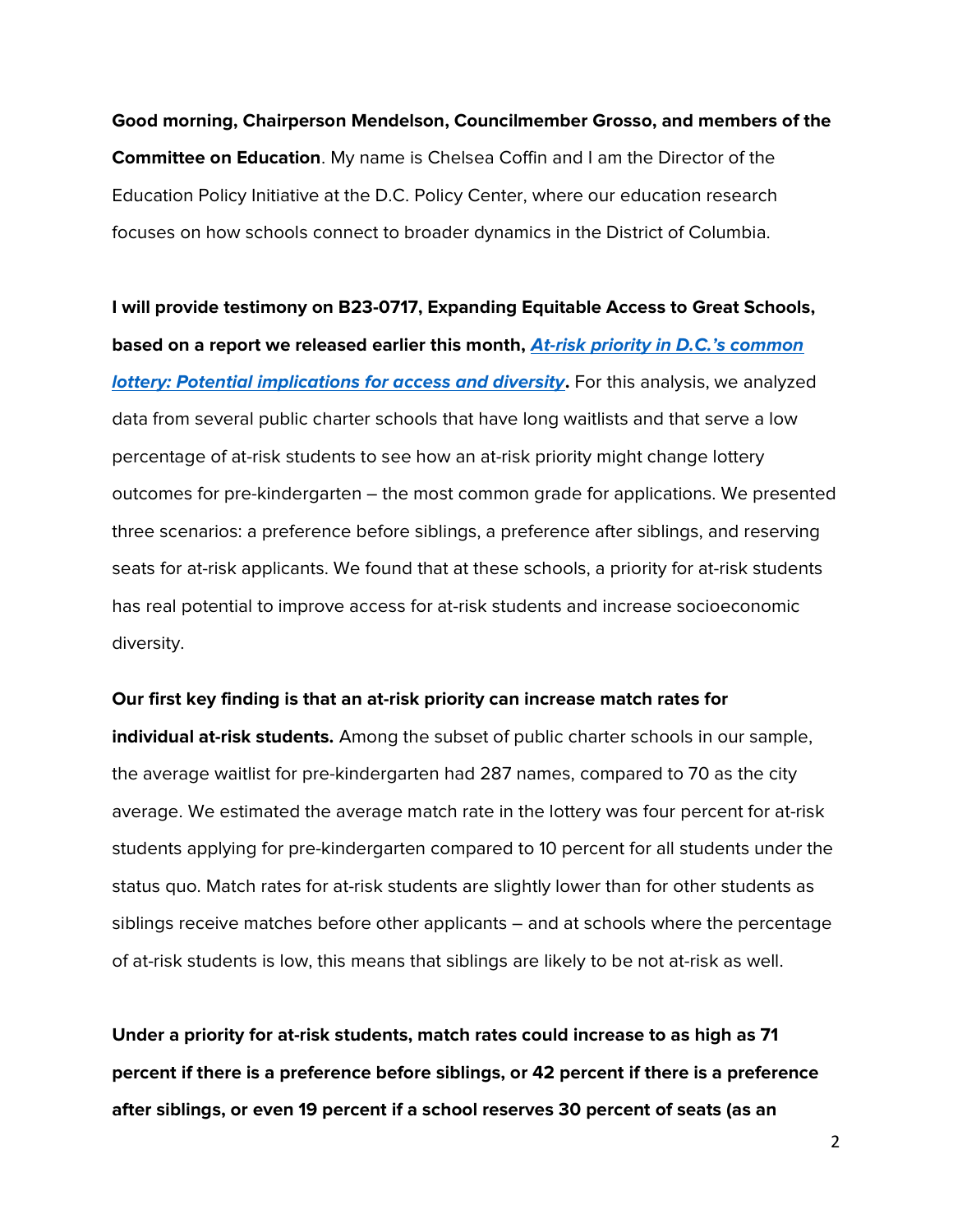**example) for at-risk applicants.** Putting at-risk applicants toward the front of the line means that individual at-risk students have a much better chance to get a seat at a school they rank highly, and lowers the match rate for some other applicants.



Our second key finding is that an at-risk priority has the potential to increase socioeconomic diversity at schools that serve low percentages of at-risk students. Some research indicates that socioeconomic diversity in schools can lead to cognitive and social benefits, especially if schools intentionally integrate to create equitable and inclusive learning environments. A large proportion (45 percent) of D.C.'s students are considered to be at-risk. Socioeconomic diversity is extremely low at 35 schools with less than 20 percent of students who are at-risk. In our sample of public charter schools, 15 percent of students were at-risk on average.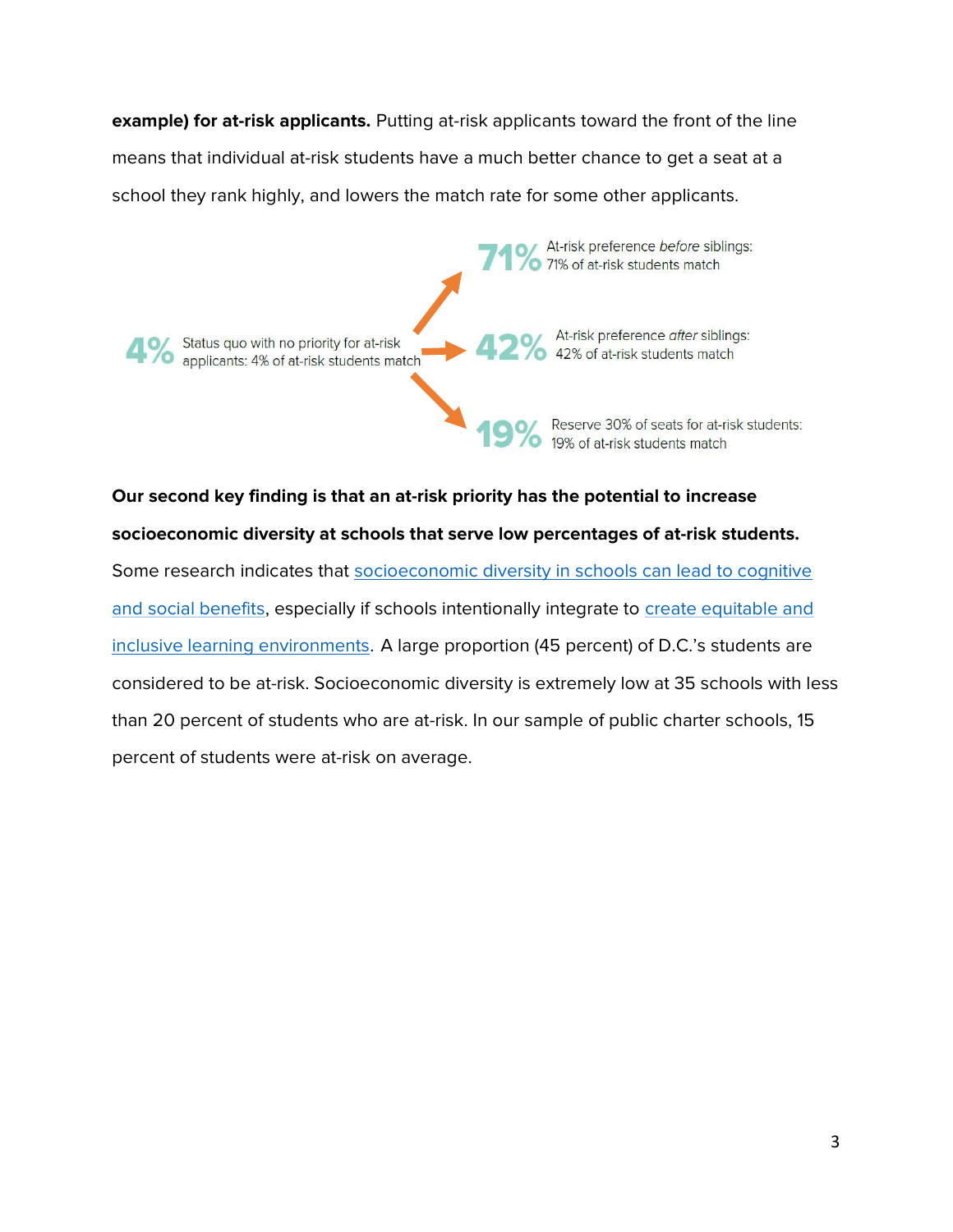Percentage of at-risk students at each school



D.C. Policy Center | dcpolicycenter.org

# Under the status quo, we estimated that 11 percent of the incoming pre-kindergarten class would be at-risk, which could increase to as high as 100 percent if the preference for at-risk students was considered before siblings. The incoming prekindergarten class could be 61 percent at-risk with at-risk preference last, and 31 percent at-risk with reserving 30 percent of seats. Currently, demographics at some public charter schools can be difficult to shift if demand from not at-risk students increases faster than demand from at-risk students, or if sibling preferences reinforce existing demographics. Over time, an at-risk priority could make it easier for more at-risk applicants to match. In the first year, we estimated that the percent of students who are at-risk in all grades could increase from the current 15 percent to between 17 and 26 percent at-risk.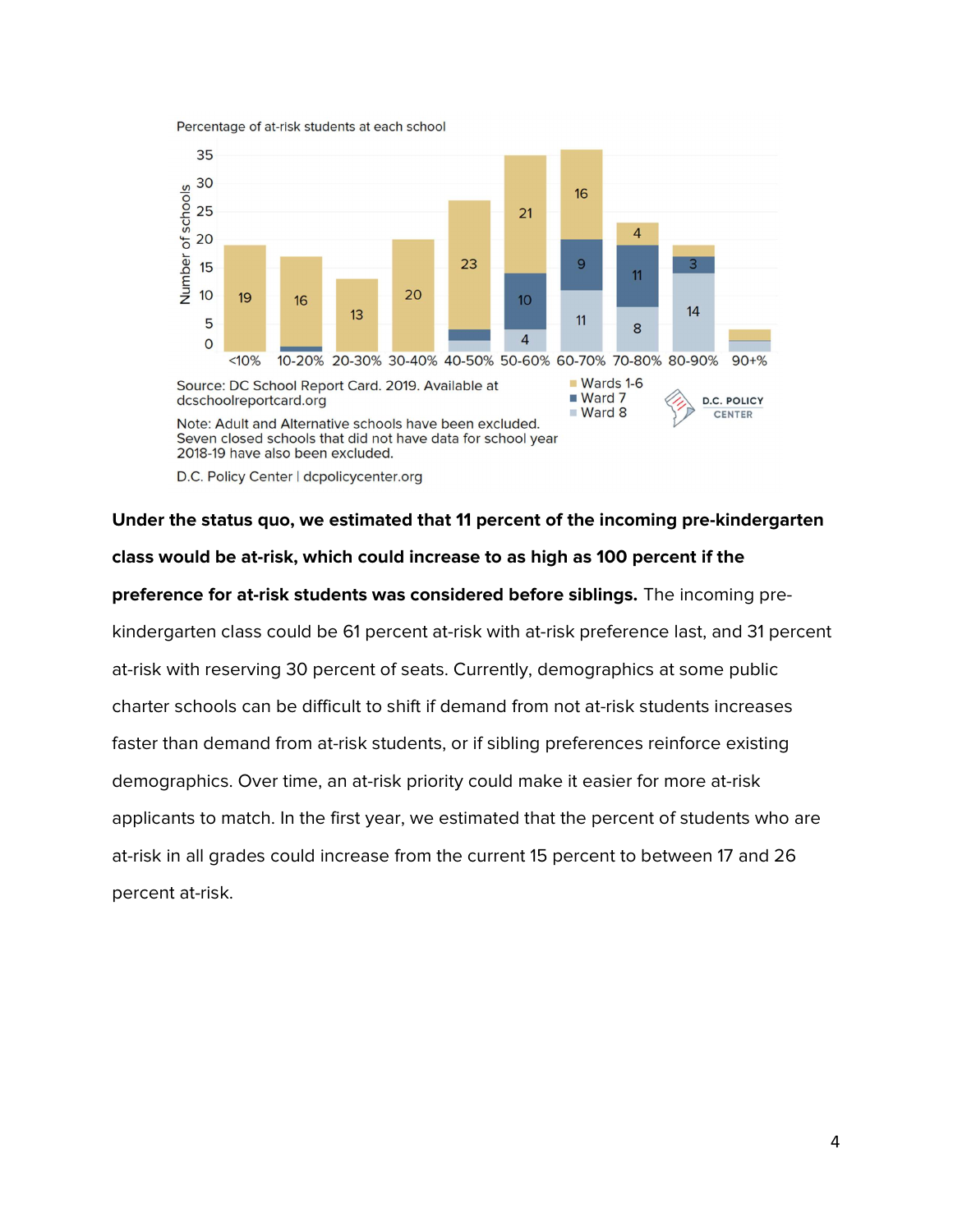Status quo with no priority for at-risk applicants: 11% of pre-kindergarten students are at-risk

At-risk preference after siblings: 61% of pre-kindergarten students are at-risk

Reserve 30% of seats for at-risk students: 31% of pre-kindergarten students are at-risk

At-risk preference before siblings: 100% of pre-kindergarten students are at-risk

In addition to access and diversity, it is critical to consider the potential impact on learning outcomes. On average, learning outcomes in terms of growth and proficiency are better for at-risk students at schools with a low percentage of at-risk students and a high waitlist than citywide. For example, 30 percent of at-risk students meet or exceed expectations in English Language Arts (ELA) at schools serving 20 percent or less students who are at-risk compared to a city average of 21 percent for at-risk students. However, several schools where less than 20 percent of students are at-risk and where there are high waitlists have outcomes that are below the city average for their at-risk students in achievement and growth. These schools would need to reconsider their models, especially if they move toward serving more students who are at-risk.